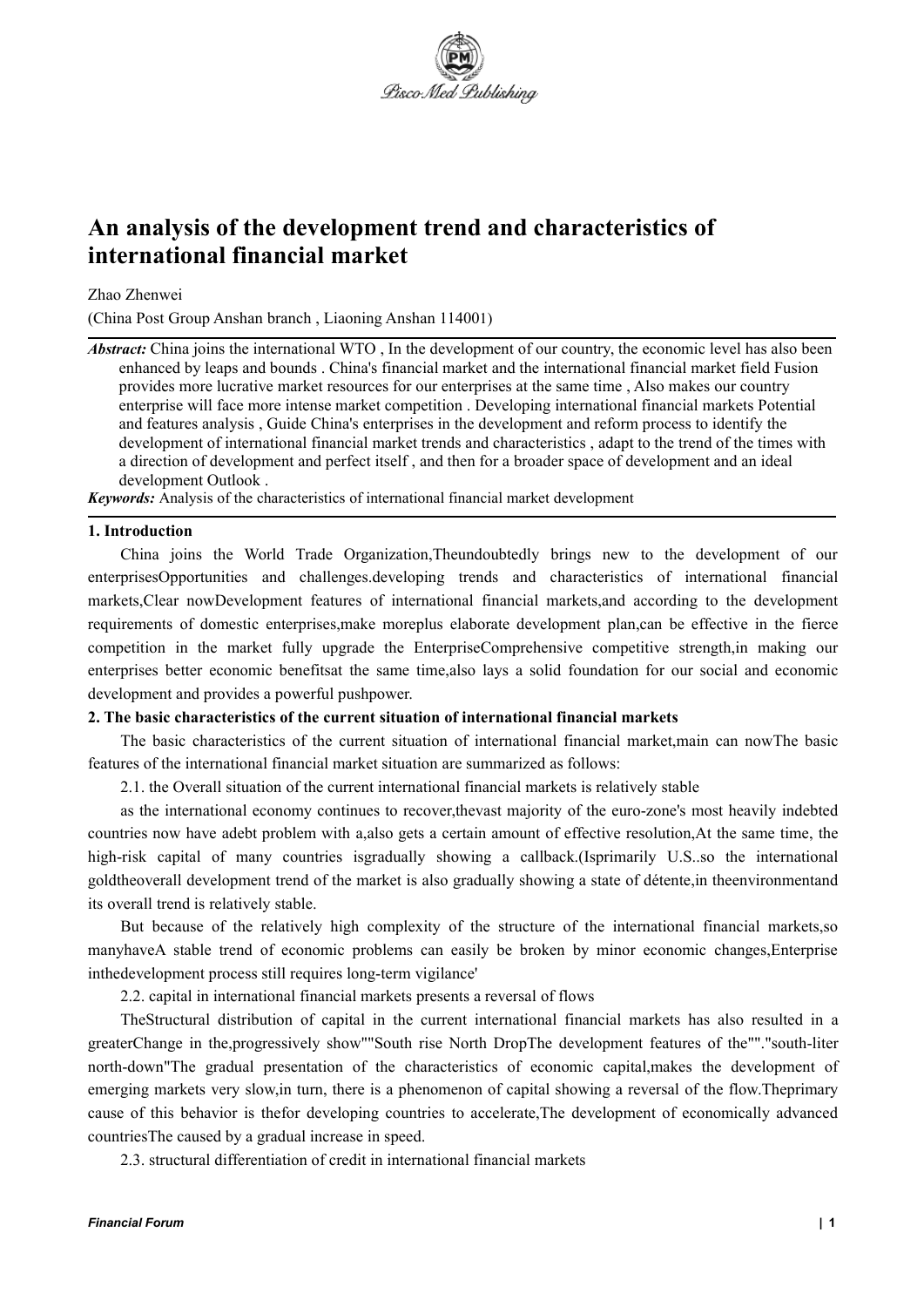Due to theGradual recovery of the world's economy,Credit Structure of international financial marketsthealso starts to show a trend of differentiation.,This trend in the international financial markets withthe Thebody performance of two aspects:

Thestructural polarization of the developing economy and developed economies is becoming increasingly prominent..at the same time bythe the the impact of theOverall trend of inflation on the developing economy is more pronounced,requiresexpedited reform of its own monetary policy.

Thepolarization of developed economies and short-term interest rates presents a trend of long-term differentiation[2].openShow the basic characteristics of the situation of international financial market at present the,The overall situation ofThe current international financial marketfield is relatively stable,The in which thecapital that it has appears to be in reverse directiontrend at the same time,Its credit structure isfragmented and the developed economy has long been divided into short-term interest rates for the to.by developing the basic featuresof the international financial markets,can be the international financial marketField Trends thinking and exploring provide a clearer idea ofhowto explore,Then for our countryEnterprise in the fierce international competition market pointed out more scientific development direction.

## **3. Factors affecting the development trend of international financial markets**

Copyright © 2018 H. Wakamatsu et al.

doi: 10.18686/aem.v7i1.

This is an open-access article distributed under the terms of the Creative Commons Attribution Unported License (http://creativecommons.org/licenses/by-nc/4.0/), which permits unrestricted use, distribution, and reproduction in any medium, provided the original work is properly cited.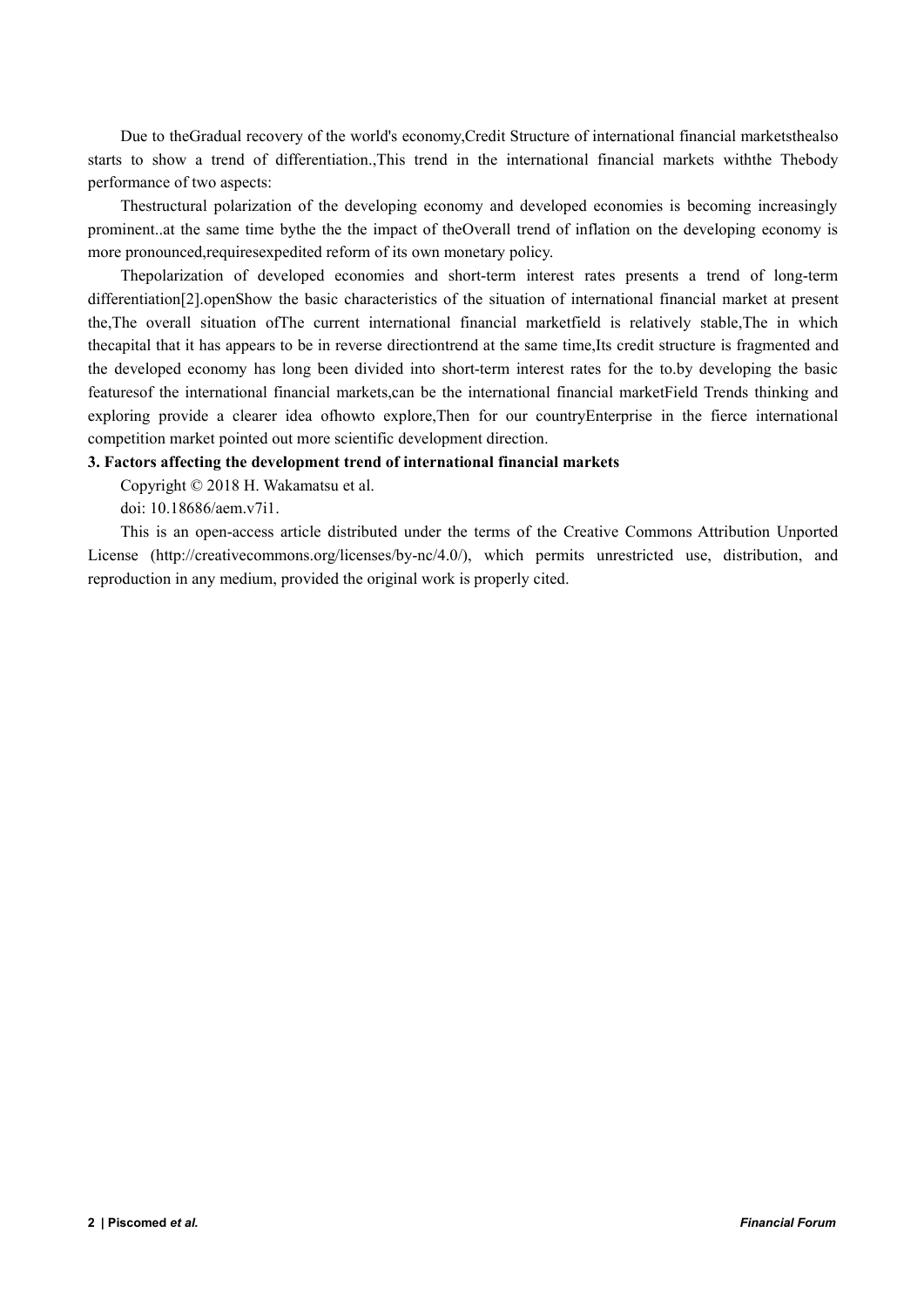The basic features of the current situation in international financial markets,affects international financeTheFactors of market trends,can mainly affect the development of international financial marketThe factors of the trend are summarized as follows:

3.1. development of the U.S. economy

Thedominance of the U.S. economy in international financial markets is not a question,becauseof theThis United States Monetary Fund attraction ability,and the liquidity of dollar funds will affect goldMarket Overall trends.

3.2. direction of the flow of funds in international financial markets

with the development of society and the gradual trend of economic diversification,USA inInternational economic dominance is also beginning to weaken.,International financial funds are alsoThe,begins to show a trend toward Europe and Asia by the United States.but becausethe financial markets of the internationalThe are well regulated by global macroeconomics, So you can on this backgroundEffective safeguards for the stability of the international financial economy underp].

3.3. Development trend of the three international banking industry

banks are undoubtedly the important bearer of finance and economy, only the guarantee international bankBusiness development stability and smoothness,to truly realize the long term of international financial market,,sustainabledevelopment,The development trend of the international financial Bank,also affects internationalThe important factor of financial market trends is\_.

Research on the factors affecting the development trend of international financial marketyou know,U.S.<br>economyDevelopments,direction of capital flows in international financial markets and international bankingDevelopment Trend,Will affect the development trend of international financial market to a great extent.sotheprocess of reform and development of our enterprises in the new period,should also closely observe the shadowSound development factors and factors of international financial market,To be able to really mention thel Competitive strength,implement a long-term enterprise,Sustainabledevelopment[4].

### **4. The overall development trend of international financial markets**

Explore the overall development trend of international financial markets,the can primarily include international financialThe overall trend of the market is summarized as follows:

4.1. International financial markets gradually show the development trend of capital internationalization

with the gradual development of the international financial market,Trends in theinternationalization of the funds it presentsTheis also becoming more pronounced.International financial market development Trend,can be effectiveIncreased utilization of international funds,Achieving trends in international trade and international investmentThe security of good type.

4.2. international financing unblocked became the mainstream of international market development

with the gradual development of the international financial market as a whole,International financing unblocked becameTrends in international markets,Promotion of international financial markets unblockedthe,is also valid forthe macroof countries in using capital investment[5].

to explore the overall development trend of the international financial market by thinking aboutit,International GoldMarket gradually showing the development trend of capital internationalization,and international financing unblockedto mainstream the international market.Current International financial market economy\_body transitionpotential,for the development of our enterprise,Reform and expansion open the door to a new World,also

has made a clearer demand for the overall strength of the enterprise. So our enterprises in the reformand the process of development,should also conform to market trends,promote their comprehensive competitive strength,to remain invincible in the fierce international competitive market.

**5. closing**